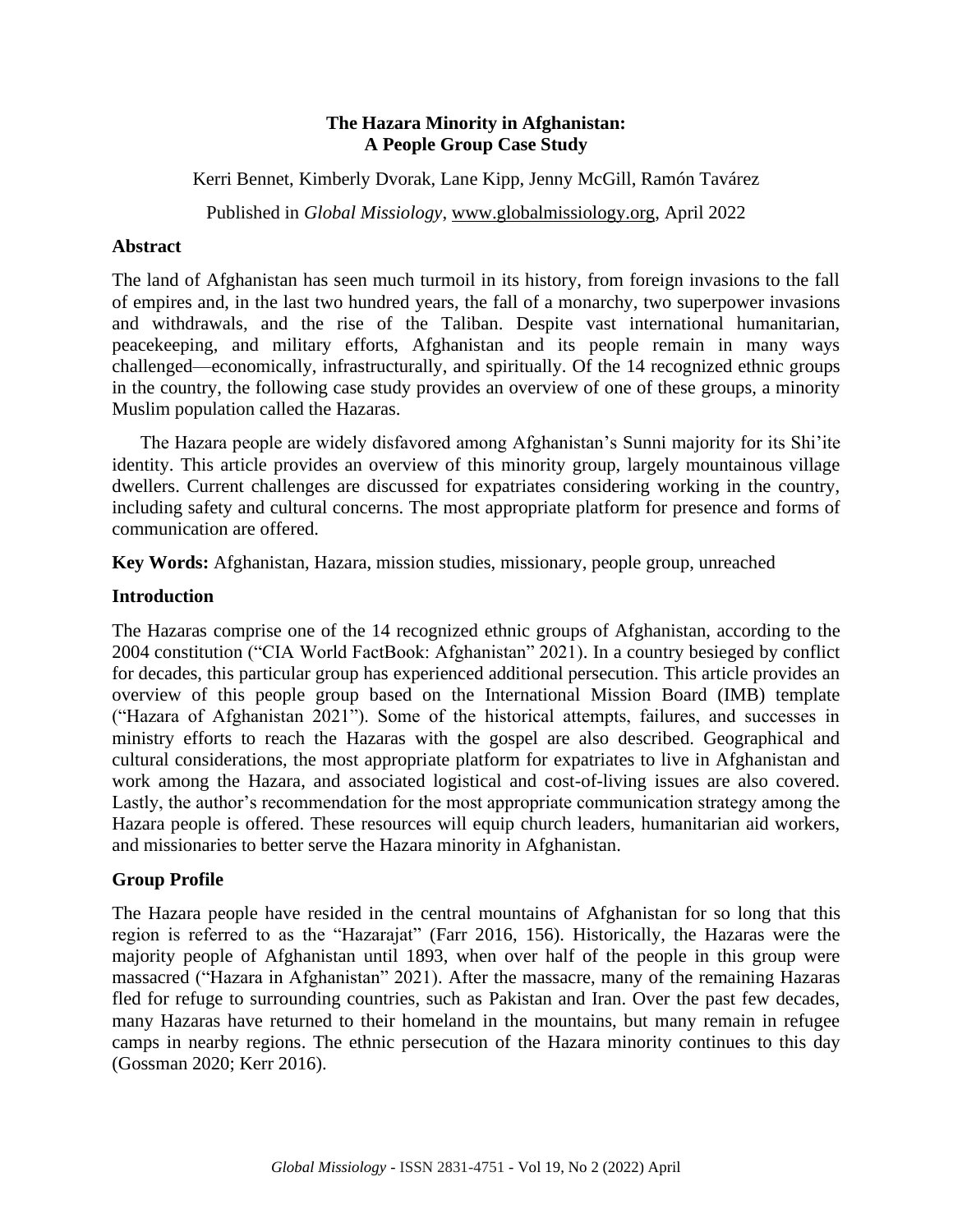The population of Afghanistan is (as of 2021) estimated to be 39 million, of which the Hazaras comprise approximately 9% or 3.9 million ("Afghanistan Population" 2021). The primary language of the Hazara people is Hazaragi, a dialect of Dari (Farsi dialect). The literacy rate for Afghanistan is very low; however, the literacy rate for the Hazaras may be significantly higher, considering their focus on childhood education, including girls (Saikal 2012, 85). Nearly all Hazaras follow Shi'a Islam, which contributes largely to their persecution; the majority of Afghans are Sunni Muslim (99.7%), and the Sunni Taliban have labeled the Hazaras heretics (Saikal 2012, 82). Many readers will have learned of the Hazara and their circumstances through the 2003 novel *The Kite Runner* (Hosseini 2003).

The Hazara people mainly reside in isolated villages in the "Hazarajat." Due to their remote location from the rest of Afghan society, the Hazaras face particular challenges. They are an agrarian people who heavily rely on the success of their crops. Floods and droughts in this region are detrimental. Malnutrition and starvation are not uncommon among these villages ("Hazara" 2021; Saikal 2012). Some of the main crops produced in this region are wheat, beans, peas, and fruits such as apples, apricots, and mulberries (Farr 2016, 157). Tea and rice are typically acquired through barter with outside groups ("Hazara" 2021). Farming and herding are the main occupations and sources of income for the Hazara people in the mountains; however, more recently the Hazara people are becoming more involved in business in the cities as well as international trade (Saikal 2012, 86). The isolation of the Hazaras also means lack of access to healthcare. This leaves the population vulnerable to serious medical conditions such as tuberculosis, leprosy, dysentery, and eye diseases ("Hazara" 2021). Access to clean water is also a challenge for many of these villages.

In recent times, technology has reached even these remote mountain villages of the Hazara. Faray, a Hazaragi refugee living in Dallas (Texas, USA), notes that in the village in which she was raised, as well as in almost all the surrounding villages, they had electricity, televisions in their homes, and cell phones (Faray 2020). Communication flows freely through television and the internet, although access to the internet is often limited.

Hazara cultural practices are similar to those in the rest of Afghanistan, albeit with some distinctions. The women wear burkas, for example, but are known for their bright floral dresses, often red and green. They are also known for their excessive gold jewelry, especially at weddings. Weddings are a central icon of Hazara culture, typically lasting three days and involving most, if not all, of the community. Other than weddings, Eid al-Adha, Eid al-Fitr, and the New Year observance are collective means of celebration (Faray 2020).

The family unit is the main societal structure in Hazara villages. Extended families live close to each other but typically in separate homes on the same compound. It is common for couples to move in with the husband's family after marriage. The men are the leaders of the household and therefore the leaders of the community. The Hazaras have historically not had much influence in Afghan society as a whole, yet in recent years Hazara individuals have made their way into public office and are becoming a stronger voice in the country (Saikal 2012, 84). The Hazaras are known to be hard-working and honest, refusing to be crushed under the weight of ethnic persecution. They have consistently risen up and fought the systems that try to oppress them and seek to build a better future for their people. Education is of high value for the Hazara people, and women are generally regarded much higher among this people group than in the surrounding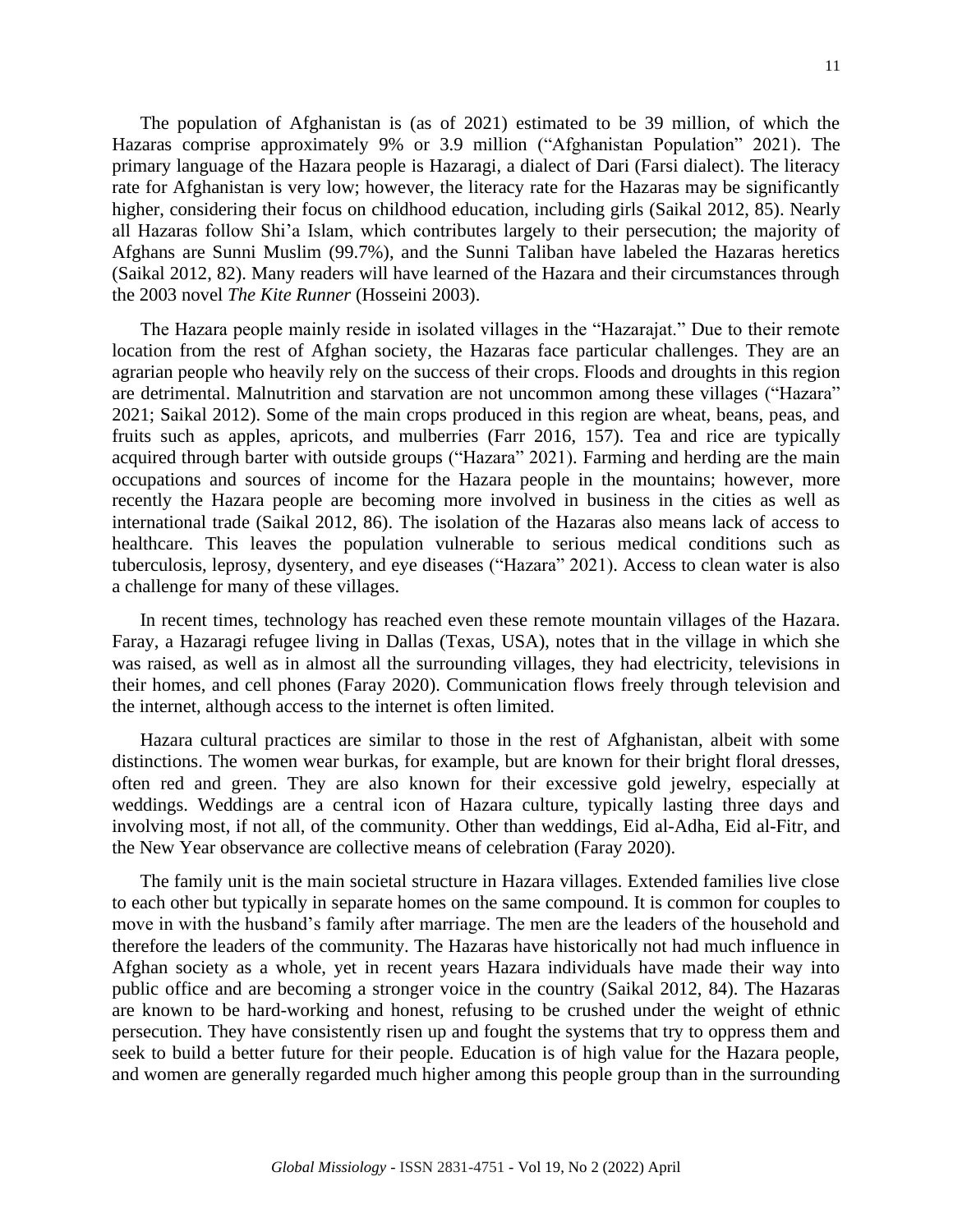Afghan people groups. The Hazaras' bent towards progress and equality is one of the factors that makes them a target for persecution.

While the recent political climate led to a better situation for these people temporarily, the Hazaras remain the avowed targets of terrorist activity by Islamic extremist groups. Since 2015, attacks have targeted the Hazara districts in western Kabul and have killed at least 1500 Hazaras, injuring 2300 more. Recent attacks in Dasht-e Barchi, a Hazara neighborhood, included four minibus bombings over a two-day period, a mass shooting at a maternity hospital, and multiple school bombings, one at which 100 were killed, most of whom were girls (Gannon 2021; Gossman 2020).

The Hazara people are 99.97% Shi'ite Muslims (Saikal 2012, 85). The remaining 0.03% are evangelical Christians. According to the Joshua Project, only portions of the Bible have been translated into the Hazaragi languages. Currently, no known evangelistic efforts among the Hazara people in Afghanistan exist. The Joshua Project estimates that almost eighty pioneer workers are needed to reach these Hazara people with the gospel ("Hazara" 2021).

#### **Historical Attempts to Reach the Hazaras with the Gospel**

As with any unreached people group, the question can be asked, "Why is this people group still unreached?" Have they been hostile to outsiders? Are there cultural reasons why this people group has not understood the way the gospel has been presented? With how many Christians have they interacted? Studying the history of evangelistic outreaches to a particular people group is necessary. Unfortunately, when considering the Hazara, one must accept that tracing their history involves a measure of speculation, with few written records until recently (Zeidan 2021). Hazara oral tradition indicates that the Hazara people are descendants of the Mongolian invaders and Turks, but other researchers insist that their heritage includes indigenous inhabitants of Bamyan, an area of Afghanistan known for its Buddhist past (Gier 2014, 5; Kerr Chiovenda 2016, 270; Sarabi 2006, 17).

That the Mongols affiliated with both Nestorian Christianity and ethnic religions (Gier 2014, 5) is important for understanding the history of Christianity among these people, while the Bamyan converted to Buddhism before the Mongolian invasion (Kerr Chiovenda 2016, 105). Against these religious backgrounds, the Hazara military converted to Shi'a Islam in 1295 CE when Ghazan Kahn converted to Islam for diplomatic reasons and persecuted anyone refusing to convert (Gier 2014, 4; Sarabi 2006, 41). Given their persecution by Sunni Muslims until the present, the Hazaras have shared an abiding religious commitment to Shi'a Islam among the surrounding Sunni people groups. The ongoing persecution of the Hazara minority has only strengthened their resolve to maintain their Shi'ite identity, which for some has become synonymous with being Hazara. The geo-political conflict within Afghanistan has scattered the Hazara people to places where the gospel is readily presented, but it has also kept many from being able to visit and reside in the Hazara homeland.

While the Hazaras are noted in historical records dating from the sixteenth century (Zeidan 2021), no records have been found of modern Christian missionary efforts to reach the Hazaras before the mid-twentieth century. The first Western Christian missionaries to Afghanistan arrived after the English government's invasion of the country in 1837, and they appear to have focused primarily on the general population near Peshawar (Wherry 1918, 131). It took many more decades for missionaries to venture into the remote mountainous areas. Little is known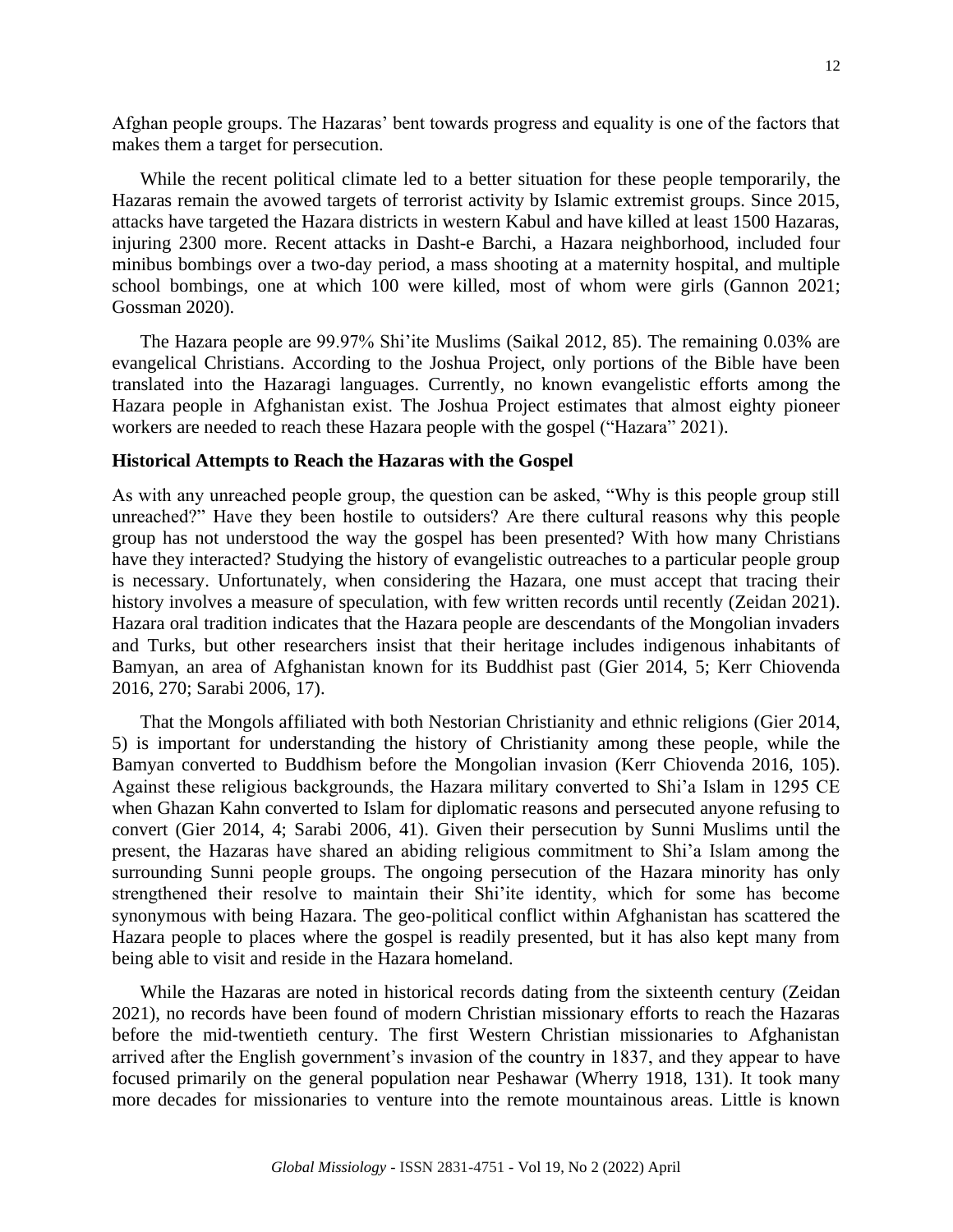about what missionary strategies had previously been tried with the Hazara. Significant barriers to the gospel in this area are well known, namely, the lack of technological access, Sunni terrorism, and the Afghan government's persecution of Christians.

The differing accounts of various organizations further obfuscate understanding about the Hazaras' conditions. For example, some sources claim that the Hazaras, whose women are primarily uneducated, are given an illiteracy rate of 80-90% ("Hazara: A Hospitable People"; Nichols 2006). However, another source states that "education is a priority" for the Hazara, including the education of women (Zabriskie 2008, 3). Secondly, one source states that Hazaras have Christian radio programs and no Bible in their language (Garrison 1986), while the International Mission Board (IMB) states the Hazaras have a Bible translation, the Jesus film, and gospel recordings, but no Christian radio broadcasts in their language ("Hazara" 2021). Garrison also states that the Hazaras are "one of the least evangelized peoples of this size in the world," but *Operation World* states that the Hazaras have recently shown "greater openness to the Gospel" ("Afghanistan" 2010). While it appears that basic facts about the Hazaras are disputed, it is more likely that these disagreements indicate a high rate of change in the success of access to and evangelization of the Hazara people. It also indicates a reluctance on the part of missionaries to publish, at least until long after their mission work has ended, the reasons for which will be explored in the next section.

#### **Geographical and Cultural Constraints**

Afghanistan ranks second on a list of countries "where it's most difficult to follow Jesus" ("The World Watch List" 2021). Muslims who convert to Christianity there can be arrested and sentenced to death. Those accused of distributing New Testaments or publications questioning Islam have also been known to face similar penalties (Rivera 2011). Additionally, given both the Hazaras' remote mountainous location and their own hostility to the gospel, prospective missionaries question the risk of attempting to go there.

#### *Safety Concerns*

A missionary recounts his first opportunity to visit a Hazara village and illustrates the many physical barriers and safety concerns in traveling to their homeland:

During the spring of 1990, God led a new Hazara acquaintance to invite me to his mountain village. The journey would mean traveling through Islamic militant regions in order to avoid the hostile communist-controlled cities. Adding to the danger was the fact that I would travel with Hazaras, who were hated and massacred by the majority Pashtun peoples, in enemy Pashtun territory for at least four days going and four days returning to Pakistan. After a final night of prayer concerning the opportunity, my wife and I agreed that I would go, knowing that the decision could result in my death. The trip lasted for over 3 weeks, including, among many other things, a narrow escape from a hostile Hazara warlord who saw me as a potential hostage-for-ransom opportunity (Morris 2012, 53).

By 2020, some of these dangers had passed. For example, as of 2011 no one had been executed by the Afghan government for religious crimes since the Taliban government fell in 2001 (Rivera 2011). Conversion from Islam and proselytizing, however, are illegal. Also, no public Christian churches exist in the country. That the small house churches that do meet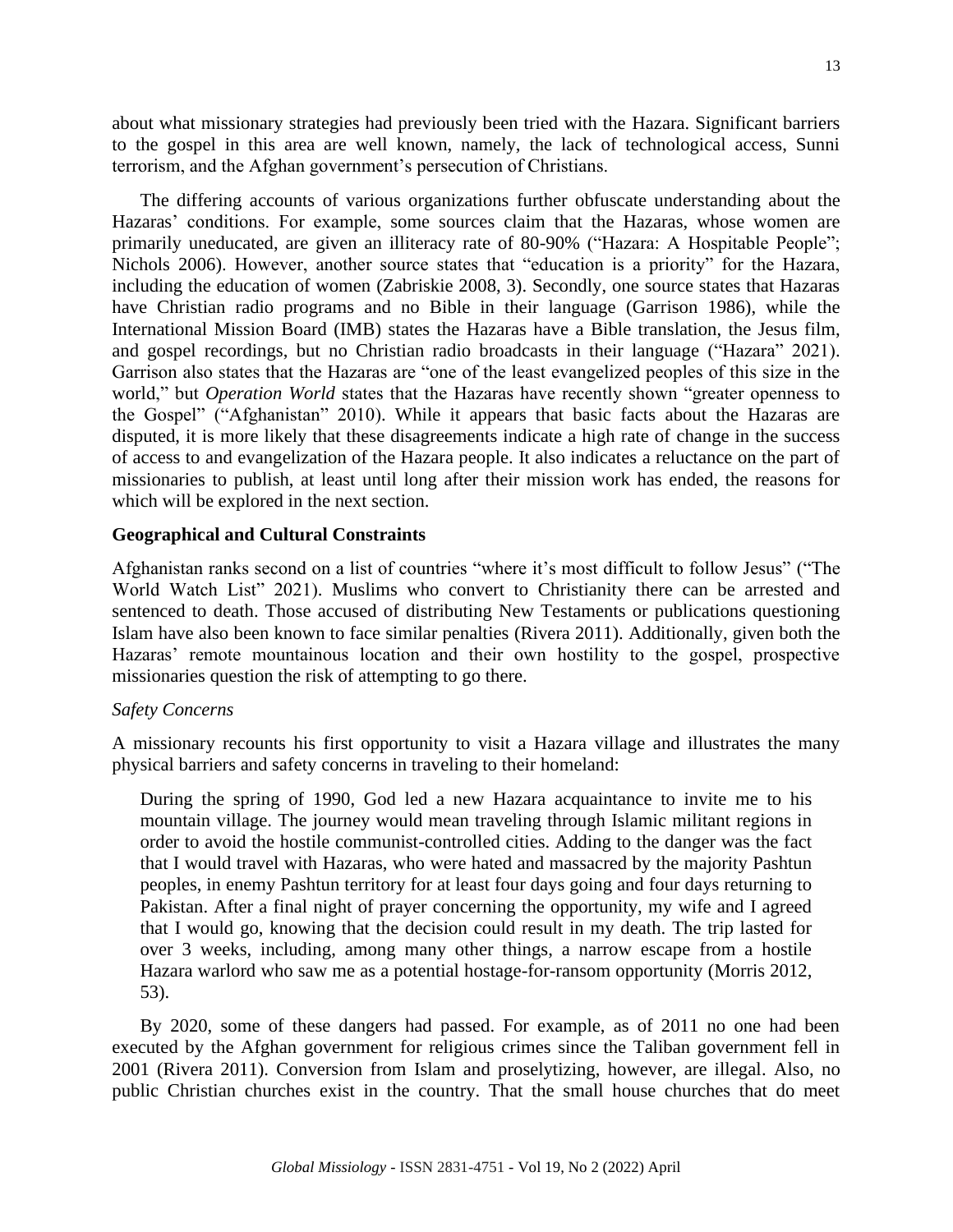change their locations and meeting times frequently to avoid suspicion indicates that the threat of persecution by extremists remains a sobering reality ("2020 Report on International Religious Freedom: Afghanistan" 2021, 1, 6, 16-17).

Regarding the status of Christianity in Afghanistan, a paucity of current data is available. The U.S. Department of State reported in 2007 that approximately 500 to 8,000 hidden Christians exist in the country (Bureau of Democracy 2007). Most articles are published years after the events they discuss, and many prefer to list general statistics rather than give specific information which might endanger indigenous believers. Mission efforts will require creative access methods for workers staying long-term. The most effective strategy would likely be to enter the country as a business person or relief worker with as few ties to religious organizations as possible. Those with legal or political backgrounds may best serve by advocating for greater religious freedom in the country, a political and cultural change that would greatly improve evangelism efforts.

#### *Cultural Concerns*

Recent research has been done on Hazara cultural traits since their persecution gained interest from outside groups. This research, however, has sampled displaced and often traumatized persons, whose view of their culture is affected by their experiences. Notable barriers to evangelization of this people group include gender segregation, animosity among other local people groups, and their deeply held ethnoreligious identity ("Hazara in Afghanistan" 2002, 14; Punjani 2002). Gender segregation is commonly practiced in Hazara villages, although it is less prevalent in metropolitan areas. Among those who most strictly adhere to gender segregation, unrelated men and women should not talk to each other. In many family groups, women and men would traditionally celebrate and dance with only their own gender, to the extent that men and women have different dancing styles (Ellahi 2017; "Hazara" 2002). Missionaries seeking to work with this group should understand that they will be limited to evangelizing and befriending only members of their same biological sex.

Ethnic animosity exists primarily between the Hazara minority and the Pashtun majority. For the Hazara, a deep-seated distrust of anyone who looks Pashtun or speaks Pashto characterizes this animosity rather than a display of revenge or unforgiveness. Those pursuing to share the gospel should consider the negative impact of using local interpreters regarded as "other," since the distrusted interpreter could impede the conversation (Punjani 2002). In this instance, Western or other expatriate missionaries would likely have an advantage over local, non-Hazara assistants.

The deeply rooted ethnoreligious identity of the Hazara people is crucial to consider. For example, Hazaras who convert to Sunnism are spoken of as "having 'become Tajik'" ("Hazara," 14). Their self-understanding is so connected to Shi'a Islam that a willingness to abandon it, in order to solely follow Jesus Christ, is rare. Religious change among the Hazaras within the country is exceptional. The best strategies involve secrecy and conceal what change may be occurring. Ministry efforts on Afghanistan's borders and to the Hazara diaspora have grown and are likely the simplest means of reaching the Hazaras with the gospel.

#### **Most Appropriate Platform for Presence in Afghanistan**

Afghanistan is predominantly a Muslim country, and the presence of foreign Christians is unwelcome. Currently, no missionaries or public church buildings among the Hazara people are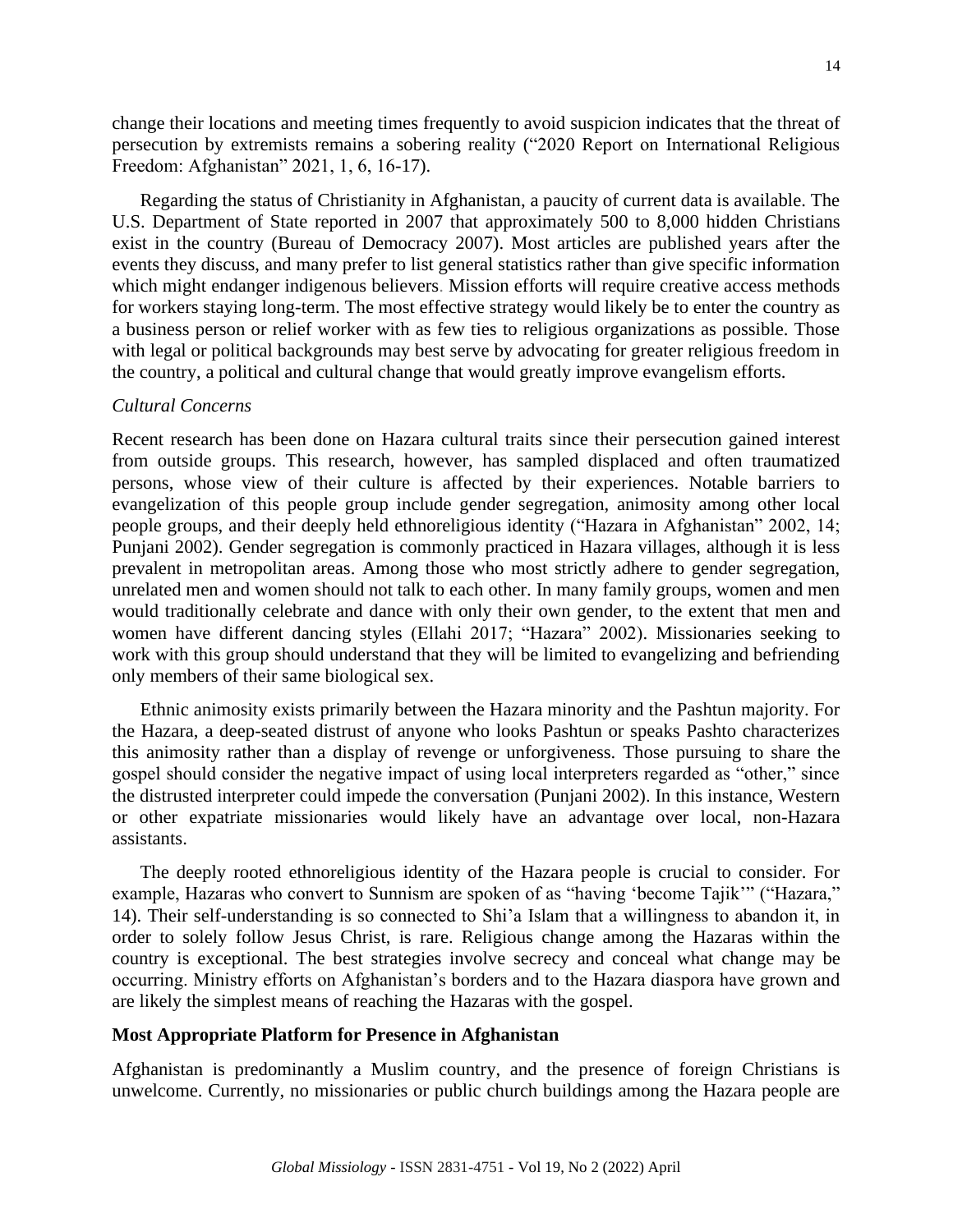known to exist ("Hazara" 2021). Since Afghanistan is a poverty-stricken, war-torn country, however, outsiders can provide much needed assistance to its residents. Most of the foreign work, then, among the Hazaras in Afghanistan is medical and humanitarian. Types of assistance include healthcare, education, poverty reduction, and gender equality. Nongovernmental organizations (NGOs) are the main means of entry for foreigners wishing to enter Afghanistan for an extended period of time.

NGOs are defined as "independent, nonprofit organizations engaged in humanitarian, development, human rights, or advocacy work" (Mitchell 2017, 5). By this broad definition of both local and international groups, at least 891 NGOs operated in Afghanistan from 2000-2014. When Afghanistan was under Soviet control, NGOs were prohibited, but as of 1990 they are permitted to function within Afghanistan (Mitchell 2017). These NGOs have developed lifesaving programs and infrastructure for the country, although they have been met with intermittent resistance from Islamic terrorist groups (such as the Taliban) due to their view that NGOs, some of which are faith-based, propagate Christianity. Many of the aid organizations are located in the capital of Kabul because it is one of the safer places in Afghanistan for foreigners ("CIA" 2021).

Regarding healthcare reform and areas of assistance in Afghanistan, childbirth is a major need. The maternal mortality rate in Afghanistan is the eleventh highest in the world at 638 deaths per 100,000 live births. The infant mortality rate is the highest infant mortality rate in the world at 104.3 per 1,000 live births ("CIA" 2021). Infants have a greater than one in ten chance of dying before their first birthday. Most of these deaths are due to the lack of education and resources. Infant healthcare is a desperately felt need in the community, and groups providing resources to provide safer birthing environments, despite their foreign status, would be welcome. At least one birthing educational program under the International Assistance Mission (IAM) exists and has seen great success. In 2019, the IAM reported 2,336 people who benefited from life-saving birthing and nutrition education ("Development" 2021). While birthing education specifically is needed in these remote parts of Afghanistan, healthcare generally is a large need. Access to healthcare is extremely limited for those who are impoverished and located in less accessible areas, including Hazara villages.

Education is another major area of need in Afghanistan, especially for girls. The literacy rate for all of Afghanistan is 43% (55.5% for males; 29.8% for females) ("CIA" 2021). NGO literacy programs offer entry into communities that may otherwise be closed to foreigners. The Hazara people highly value education, so education and literacy reform (especially for girls) would likely be welcomed in these villages, which will less likely be the case in other areas of Afghanistan where girls are not permitted to be educated.

Poverty reduction is a third area for NGOs to offer assistance. According to the World Bank, one in three Afghans in 2012 did not have the means to cover their basic needs, and four out of five of the poor in the country lived in rural areas ("Poverty Reduction in Afghanistan" 2015). NGOs can provide aid by meeting basic needs on a short–term basis, while working with the community to find long-term solutions. Small business start-ups and agricultural reform programs can be helpful to villagers in these areas of extreme poverty.

Gender equality is another need that many NGOs address; however, doing so is notably difficult and receives much opposition. This work can build a bridge between foreigners and the women of a community but may not be the best sustainable platform for those seeking to build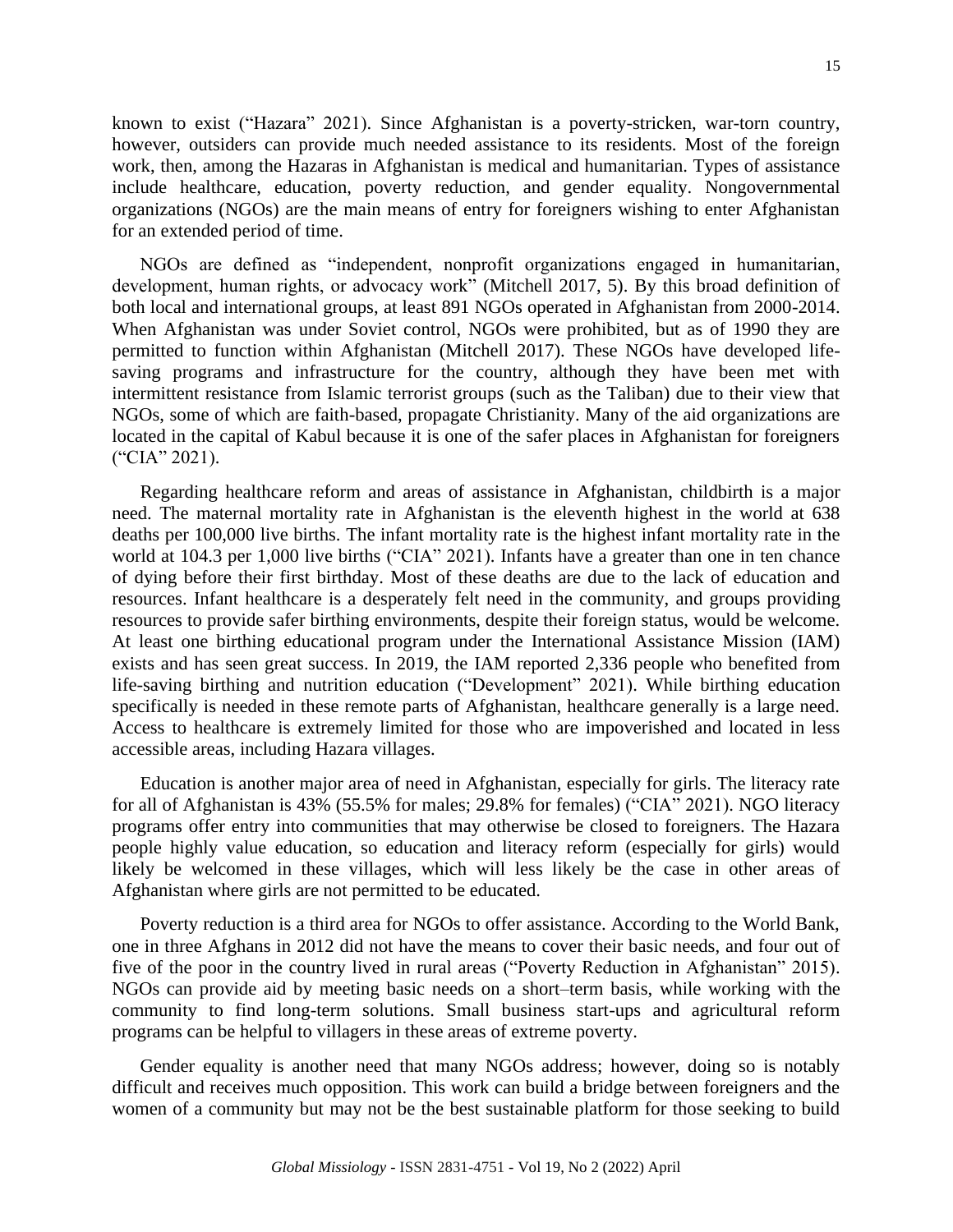long-term relationships. Islamic extremist groups, such as the Taliban, monitor NGO activity and have taken action if the work of the NGO begins to steer the community in a political direction that might threaten their power. Pursuing projects that are objectively good for saving lives is safer, since even the Taliban may recognize those as legitimate needs in their communities.

Reaching the Hazara people will require creativity, since traditional models of missions are inadequate. Business as mission will prove challenging with the economic infrastructure of Afghanistan not readily supporting foreign business. Reaching the people groups inside Afghanistan will require discovering the felt needs of their communities and providing the resources to meet those needs. Relief work, such as through childbirth and health education, literacy programs, poverty reduction, or fostering gender equality, provides excellent entry points and provides a legitimate reason to work and live within these communities of Afghanistan. With a bent towards progress and equality, the Hazara people may be specifically accepting of these types of foreign aid, which may open doors for building relationships within their communities.

### **Appropriate Strategic Communication**

Several cultural, theological, and social barriers must be addressed in order effectively to communicate the gospel among a people group where Christianity is considered to be foreign. An effective strategy communicates a clear and understandable message that is relevant to the local people. This communication, however, also must convey the appropriate behavior and lifestyle that honor the Scriptures and exemplify what it means to follow the way of Jesus. The Hazara people exhibit a few advantages assisting any communication of the gospel. Considering the literacy rate in Afghanistan aforementioned, these numbers might be higher among the Hazaras. This is because, for them, "literacy and education has been [sic] a point of pride. Hazara women are given much more liberty to act, and as such are now achieving greater advances than their compatriots in other parts of the country" (Saikal 2012, 85). The Hazaras also are one of the few people groups that seem more open to change, perhaps a result of their high view of education. Their openness makes it easier for foreigners to form relationships.

#### *The Priority of Relationship*

Fostering good relationships among the Hazara people will enable effective communication with them. In Hazara villages, a strong sense of community and closeness among neighbors exists (Faray 2020). Relationships will serve as the foundation for effectively showing the love of Christ; relationships and trust must be built before the gospel message is communicated. Three ways to build close relationships are by: 1) learning the mores and living in culturally appropriate ways, employing the concept of critical contextualization (Hiebert 1987), 2) sharing in reciprocal hospitality, and 3) Hazaragi language learning.

One strategy to reach certain people groups is the nonresidential missionary (NRM) (Patterson, Aw, and Aw 2009). That is, an NRM researches "the needs of a people, devise[s] a strategy for reaching that people, implement[s] a strategy of ministry, evangelism, and church planting among that people without ever personally residing among the targeted population" (Garrison 1992, 68). While this may build a healthy reliance on local believers and lower operational costs, a caution is raised, namely that the incarnational aspect in building relationships is lost.

### *Bridges of Understanding*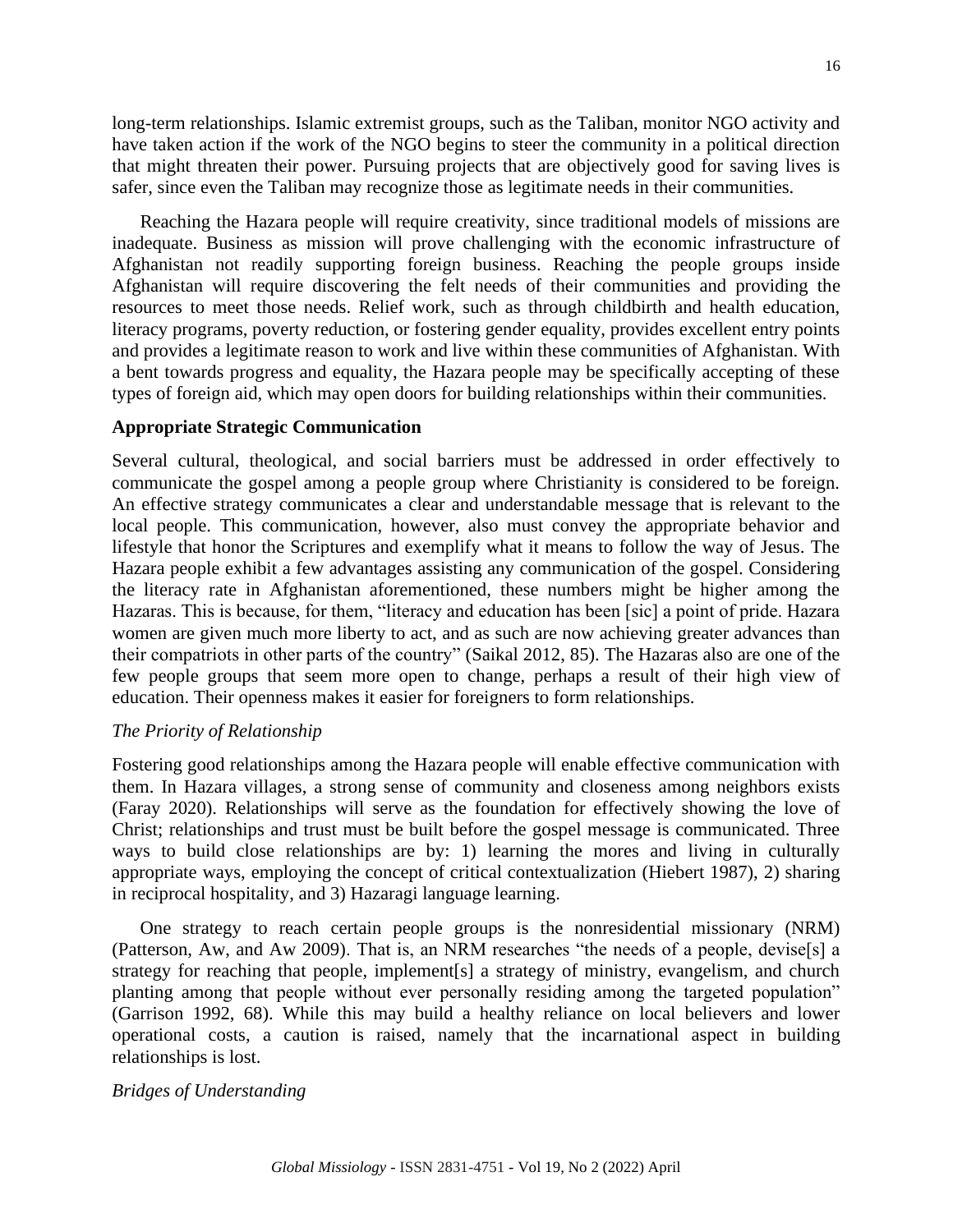Building a strong base of trust in forming relationships is essential for facilitating communication. An essential component of such a trusting relationship involves the missionary learning and adapting to certain key Hazara values, concepts, and modes of communication. The reshaped missionary can then help the Hazaras understand the message of salvation in Christ through several important communication bridges. The first bridge is the notion of shame and honor. The Hazara people practice a shame and honor culture similar to the Scriptures, so highlighting how Jesus restores honor to us in order to be in a right relationship with God is a bridge. A second bridge is the use of storytelling. The Hazara people enjoy stories and take pleasure in "poetry, often memorizing it and using it to teach children, as well as storytelling and music that are distinct to their culture" ("Hazara" 2021). Many Muslims are familiar with the stories of the Bible, and these serve as building blocks to share.

The third communication bridge is the use of analogies to better explain God, sin, and redemption in Christ. For example, Afghans often use a common phrase, *Mosufar Astim*, meaning "we are travelers" with the connotation of being a people that are passing through this world and never truly at home. This pilgrimage analogy connects to how the New Testament describes believers in Jesus as sojourners far from an eternal home, longing to be with God. Afghans understand this longing for a sense of home and belonging (Monsutti 2005, xiv). The final bridge is using the Qur'an. Although the Qur'an denies many biblical teachings, it discusses Jesus, and it can be used discerningly to help Muslims understand the truth of the gospel. For example, the Qur'an acknowledges "people of the Scripture (Jews and Christians)" (Sura 29:46). The Qur'an also affirms such teachings about Jesus as his virgin birth (Suras 3:37-47; 19:16-21) and many of the miracles recorded in the New Testament. R. Daniel Shaw, Senior Professor of Anthropology and Translation, at Fuller Theological Seminary, suggests three questions to consider while preparing to work among the Hazara: What do the Hazaras deem important? What does the Bible say about these things? And how can I effectively communicate to connection the two? (Shaw 2020).

### *Strategies of Communication*

Above all, foreigners must take a learner's approach with the Hazaras, by seeking to understand their perspective first and asking non-confrontational questions. These questions can range from personal life to questions about faith. For example: What is it about being a Muslim that is helpful? Secondly, the use of prayer in conversation is strategic. According to Dr. John Bitar, adjunct professor at Dallas Theological Seminary and Director of Good News for the Crescent World, "Muslims have a great deal of respect for prayer and for people of prayer. Pray for blessing on their family, work and home. Invite God's Spirit to come and touch them. Pray right then, out and loud" (Bitar 2020). Thirdly, since most homes in Afghanistan have access to television, phones, and radio, using these forms of technology already available in the strategy to communicate the gospel is wise. Portions of the Bible have been translated into Hazaragi (e.g., the book of Proverbs and Luke). Movies, such as *The Jesus Film* and *The Prophet's Story*, are also available in Hazaragi.

## **Conclusion**

Tools exist for field workers who desire to effectively enter, live among, reach, and disciple the Hazara people group of central Afghanistan. The foundation for effective communication, in word and deed, is established on both building genuine relationships and living in a way that brings glory to God. If both of these are present, the strategies used can bear fruit. The Hazaras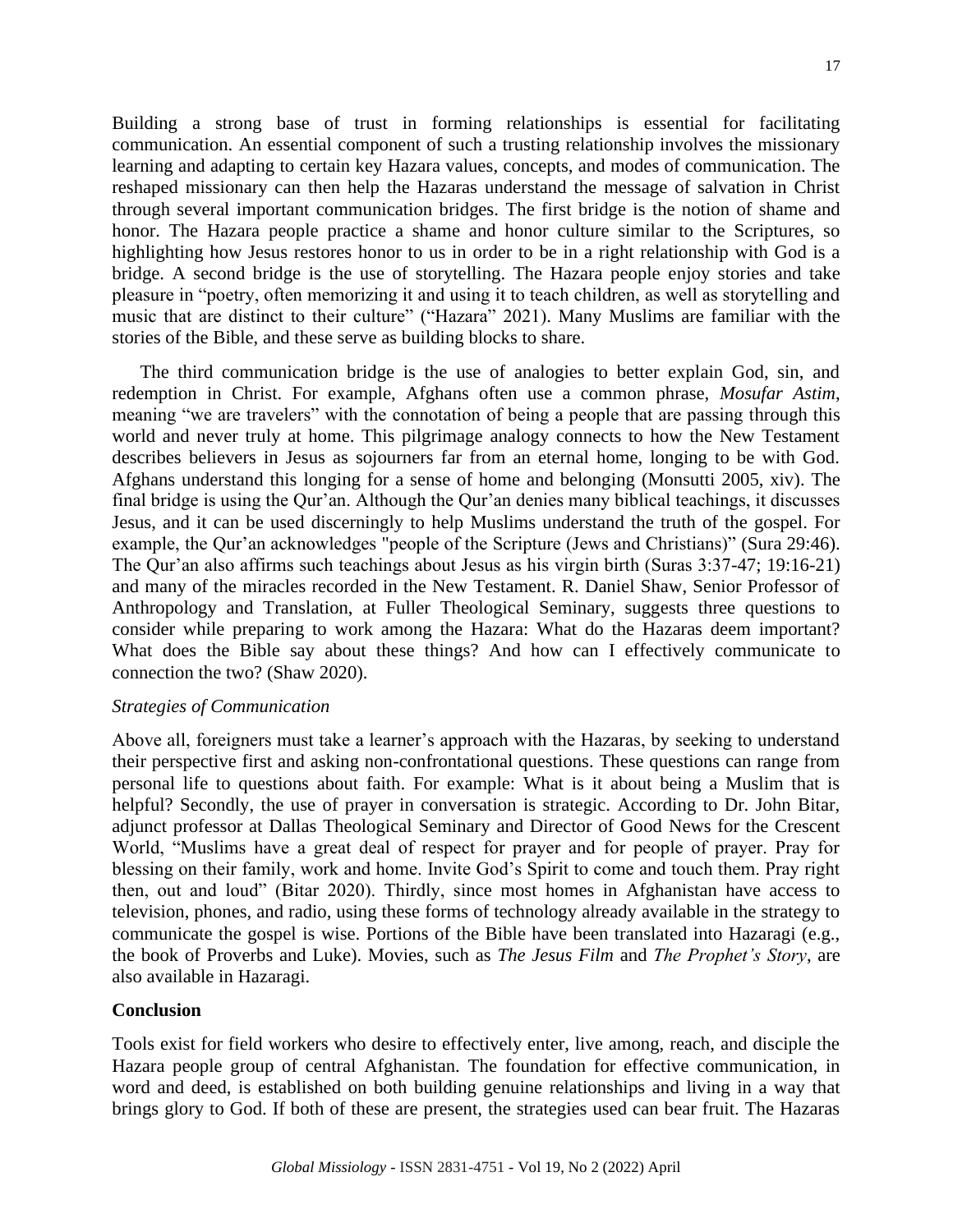still do not have an indigenous, multiplying church community within their people group with consistent access to the message of Jesus. Pray that the Lord would send laborers and messengers of this good news to the Hazaras (Matt 9:37–38) and prepare the Hazaras to call on Jesus and be saved (Rom 10:14–17).

# **References**

- "2020 Report on International Religious Freedom: Afghanistan" (2021). United States Department of State. Available online at [https://www.state.gov/reports/2020-report-on](https://www.state.gov/reports/2020-report-on-international-religious-freedom/afghanistan)[international-religious-freedom/afghanistan](https://www.state.gov/reports/2020-report-on-international-religious-freedom/afghanistan)
- "Afghanistan" (2010). *Operation World*, 7<sup>th</sup> ed. Available online at <https://www.operationworld.org/country/afgh/owtext.html>
- "Afghanistan Population" (2021). *World Population Review*. Available online at <https://worldpopulationreview.com/countries/afghanistan-population>
- Bitar, John (2020). "Ministry in Muslim Contexts," Class presentation, Dallas Theological Seminary, Dallas, TX.
- Bureau of Democracy, Human Rights, and Labor (20070. *Afghanistan: International Religious Freedom Report 2007.* (Washington, DC: United States Government. Available online at <https://2009-2017.state.gov/j/drl/rls/irf/2007/90225.htm>
- "CIA World FactBook: Afghanistan" (2021). Central Intelligence Agency. Available online at <https://www.cia.gov/the-world-factbook/countries/afghanistan>
- "Development" (2021). International Assistance Mission. Available online at [https://iam](https://iam-afghanistan.org/c/what-we-do/development)[afghanistan.org/c/what-we-do/development](https://iam-afghanistan.org/c/what-we-do/development)
- Ellahi, Amna (2017). "Hazara Culture" *Encyclopedia Pakpedia*. Available online at <https://www.pakpedia.pk/hazara-culture>
- Faray, Maya (pseudonym) (2020). Interview by Kerri Bennet. Dallas, TX.
- Farr, Grant (2016). "The Hazara of Central Afghanistan." In *Disappearing Peoples? Indigenous Groups and Ethnic Minorities in South and Central Asia*, edited by Barbara Brower and Barbara Rose Johnston, 153-168. New York: Routledge.
- Gannon, Kathy (2021). "Afghan Hazaras Being Killed at School, Play, even at Birth." Associated Press. Available online at [https://apnews.com/article/islamic-state-group](https://apnews.com/article/islamic-state-group-shootings-05612533bbcbfa2d836d46d84b82ee92)[shootings-05612533bbcbfa2d836d46d84b82ee92](https://apnews.com/article/islamic-state-group-shootings-05612533bbcbfa2d836d46d84b82ee92)
- Garrison, V. David. (1986). "Global People Profiles: Hazara of Afghanistan and Deccanis of India" *Mission Frontiers.* Available online at <http://www.missionfrontiers.org/issue/article/global-peoples-profiles>

\_\_\_\_\_ (1992). "A New Model for Missions" *International Journal of Frontier Missions* 9 (2): 67-69. Available online at [https://www.ijfm.org/PDFs\\_IJFM/09\\_2\\_PDFs/92%20Garrison.pdf](https://www.ijfm.org/PDFs_IJFM/09_2_PDFs/92%20Garrison.pdf)

Gier, Nicholas F. (2014). "The Genocide of the Hazaras." The 27th Annual Chinggis Khaan Ceremony, Princeton, NJ.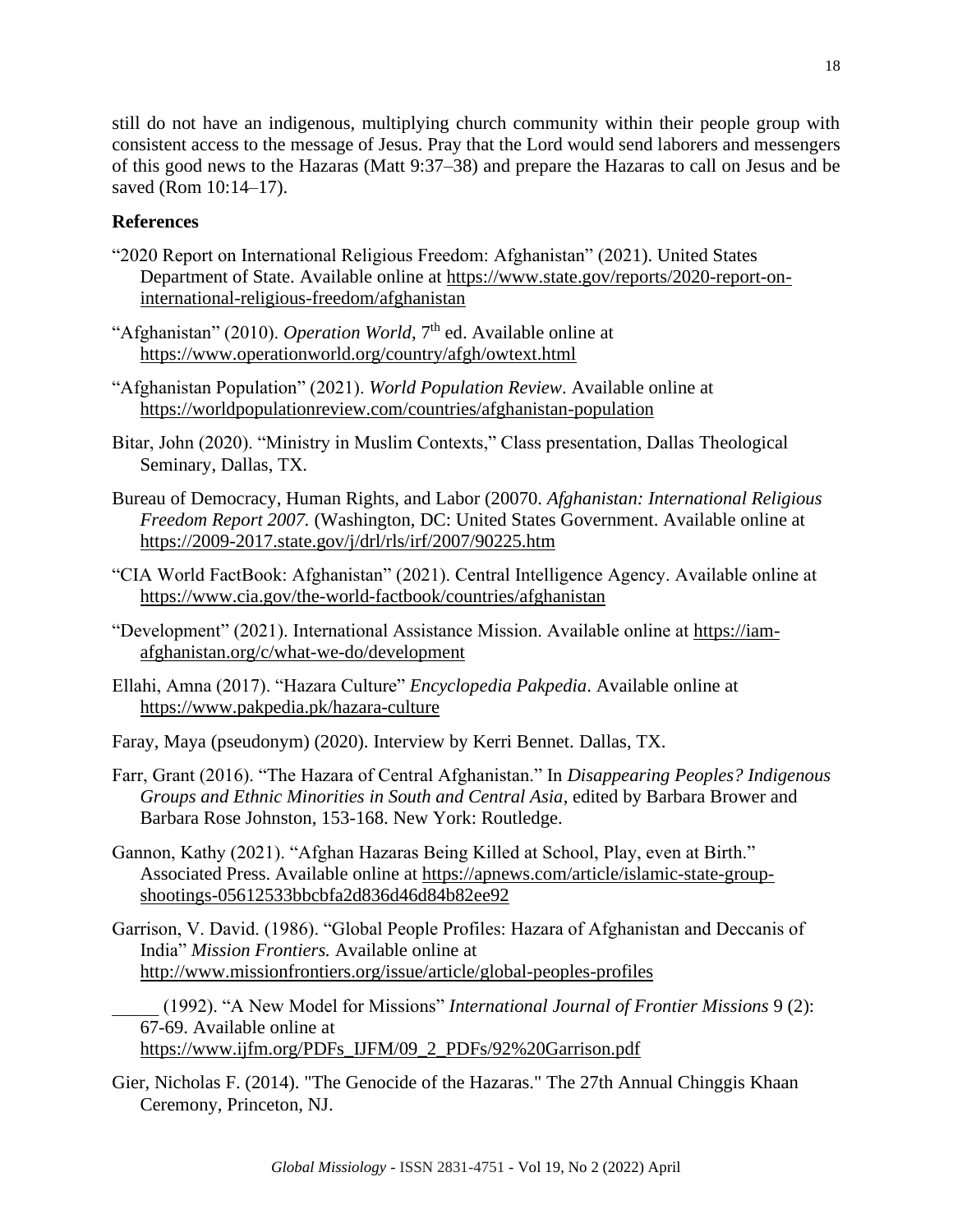- Gossman, Patricia (2020). "Afghanistan School Bombing Targets Minority Community." Human Rights Watch. Available online at [www.hrw.org/news/2020/10/26/afghanistan-school](http://www.hrw.org/news/2020/10/26/afghanistan-school-bombing-targets-minority-community)[bombing-targets-minority-community](http://www.hrw.org/news/2020/10/26/afghanistan-school-bombing-targets-minority-community)
- "Hazara in Afghanistan" (2002). Marine Corps Intelligence Activity. Available online at <https://info.publicintelligence.net/MCIA-AfghanCultures/Hazara.pdf>
- "Hazara in Afghanistan" (2021). Joshua Project. Available online at [https://joshuaproject.net/people\\_groups/12076/AF](https://joshuaproject.net/people_groups/12076/AF)
- "Hazara of Afghanistan" (2021). People Groups. Available online at <https://www.peoplegroups.org/explore/groupdetails.aspx?peid=23957>
- "Hazara: A Hospitable People" (n.d.). Afghans Abroad. Available online at <https://afghansabroad.wordpress.com/hazara>
- Hiebert, Paul G. (1987). "Critical Contextualization" *International Bulletin of Missionary Research* (11:3): 104–12. Available online at [http://hiebertglobalcenter.org/blog/wp](http://hiebertglobalcenter.org/blog/wp-content/uploads/2013/03/108.-1987.-Critical-Contextualization.pdf)[content/uploads/2013/03/108.-1987.-Critical-Contextualization.pdf](http://hiebertglobalcenter.org/blog/wp-content/uploads/2013/03/108.-1987.-Critical-Contextualization.pdf)
- Hosseini, Khaled (2003). *The Kite Runner*. New York, NY: Riverhead Books.
- Kerr Chiovenda, Melissa S. (2016). "Cultural Trauma, History Making, and the Politics of Ethnic identity among Afghan Hazaras." PhD Dissertation, University of Connecticut. Available online at <https://opencommons.uconn.edu/cgi/viewcontent.cgi?article=7545&context=dissertations>
- Mitchell, David F. (2017). "NGO Presence and Activity in Afghanistan, 2000–2014: A Provincial-Level Dataset." *Stability: International Journal of Security and Development* 6 (1): 1-18.<http://doi.org/10.5334/sta.497>
- Monsutti, Alessandro (2005). *War and Migration: Social Networks and Economic Strategies of the Hazaras of Afghanistan*. New York: Routledge.
- Morris, Mark (2012). "A Theology of Strategic Risk in the Advance of the Gospel" *Southern Baptist Journal of Missions and Evangelism* 1 (2): 44-56. Available online at [https://sbts](https://sbts-wordpress-uploads.s3.amazonaws.com/equip/uploads/2014/03/SBJME-1.2-Morris.pdf)[wordpress-uploads.s3.amazonaws.com/equip/uploads/2014/03/SBJME-1.2-Morris.pdf](https://sbts-wordpress-uploads.s3.amazonaws.com/equip/uploads/2014/03/SBJME-1.2-Morris.pdf)
- Nichols, Laurie Fortunak (2006). "Into Their World . . . The Hazara of Pakistan" *Lausanne World Pulse*. Available online at [https://www.lausanneworldpulse.com/urban-php/158/01-](https://www.lausanneworldpulse.com/urban-php/158/01-2006) [2006](https://www.lausanneworldpulse.com/urban-php/158/01-2006)
- Patterson, George R., Edward Aw, and Rachel Aw (2009). "Non-Residential Missionaries and National Equipping" *Global Missiology* 1 (7): 1-4. Available online at [http://www.globalmissiology.org/english/docs\\_html/featured/non\\_resident\\_missionary.htm](http://www.globalmissiology.org/english/docs_html/featured/non_resident_missionary.htm)
- "Poverty Reduction in Afghanistan: Despite Economic Growth, Widening Inequality" (2015). World Bank Group. Available online at [https://www.worldbank.org/en/topic/poverty/publication/poverty-reduction-in-afghanistan](https://www.worldbank.org/en/topic/poverty/publication/poverty-reduction-in-afghanistan-despite-economic-growth-widening-inequality)[despite-economic-growth-widening-inequality](https://www.worldbank.org/en/topic/poverty/publication/poverty-reduction-in-afghanistan-despite-economic-growth-widening-inequality)